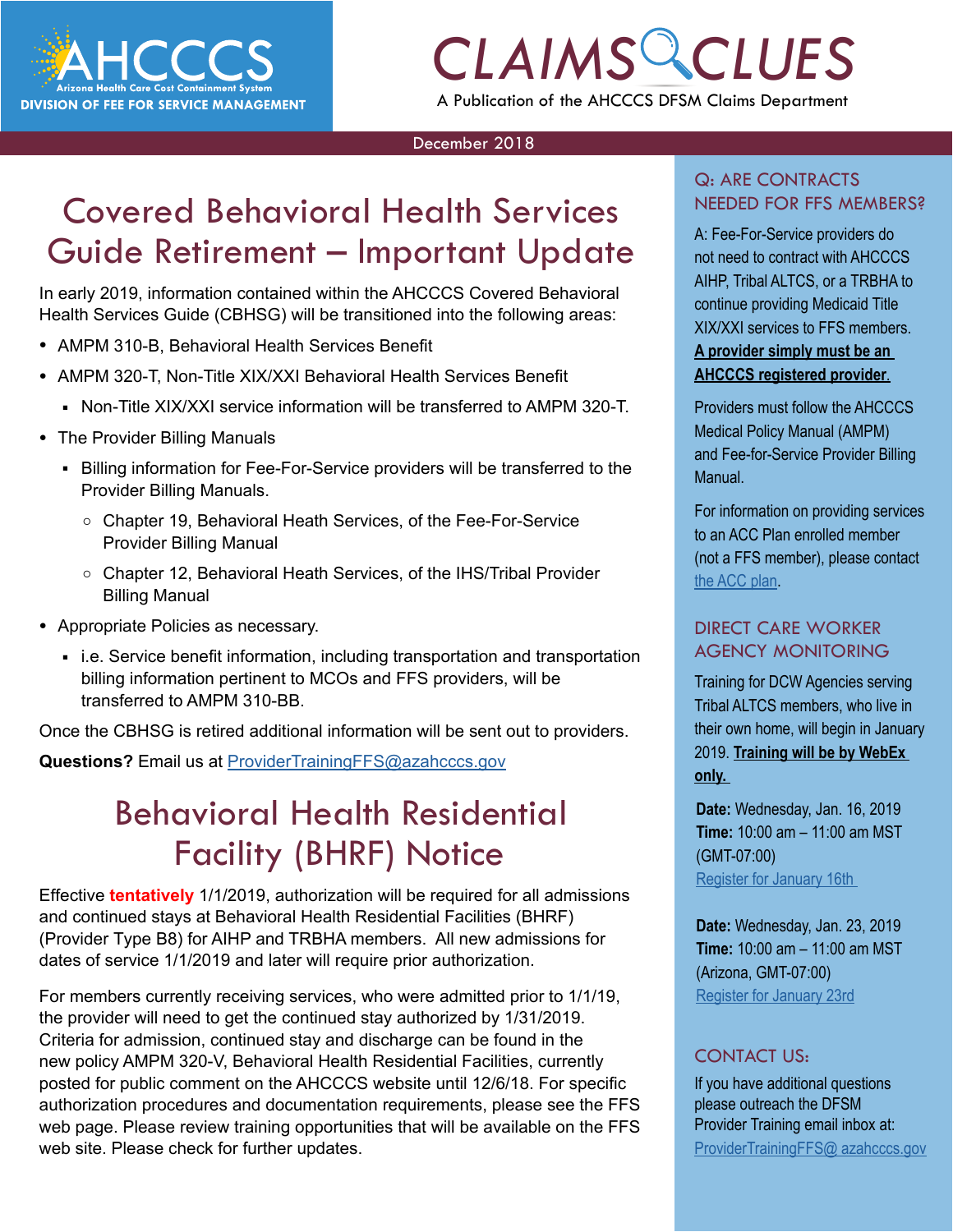## What is the Difference between AIHP and IHS?

AHCCCS often receives the question of 'what is the difference between the American Indian Health Program (AIHP) and the Indian Health Services (IHS)?' Many providers are under the impression that they are one and the same, and this is not the case.

The American Indian Health Program (AIHP) is a statewide health plan option for American Indians and Alaskan Natives in Arizona enrolled in AHCCCS. AIHP provides medically necessary services for enrolled members, including coverage for preventive, physical and behavioral health care services. AIHP is run by the Division of Fee-For-Service Management (DFSM) within AHCCCS. This means that when a provider submits a request for payment (claim) for services provided to an AHCCCS AIHP member, they would submit that claim to AHCCCS DFSM.

AIHP members may receive health care services from any AHCCCS registered provider that chooses to serve Fee-For-Service members. When a member enrolled in AIHP presents for a service they will show their AHCCCS AIHP membership card to their provider. The AHCCCS Medical Identification Cards will show the Health Plan Name as **AHCCCS American Indian HP**, as shown below.



Medical **Identification Card** 

### AHCCS ID #:

**Member Name:** Health Plan Name: AHCCCS American Indian HP Telephone #:

Whereas the American Indian Health Program (AIHP) is an actual Medicaid health plan managed by DFSM within AHCCCS, the Indian Health Services (IHS) is not.

Indian Health Services (IHS) is an agency within the Department of Health and Human Services, which is responsible for providing federal health services to American Indians and Alaskan Natives (AI/AN). It provides services to 2.2 million AI/ANs who belong to 573 federally recognized tribes in 37 states. Per the [Indian Health Service's web page,](https://www.ihs.gov/aboutihs/) the goal of IHS is "to assure that comprehensive, culturally acceptable personal and public health services are available and accessible to American Indian and Alaska Native people." The IHS system consists of IHS direct health care services, administered through 12 area offices and 170 IHS and tribally managed service units (638 facilities), tribally operated health care services and Urban Indian health programs.

IHS delivers health care and disease prevention services through a network of health stations, hospitals, and clinics. These facilities are managed directly by IHS, by tribes, or by tribal organizations under contract or compact with the IHS and urban Indian health programs.

IHS seeks to honor treaties between the tribes and federal government so as to provide healthcare to AI/AN people, and it draws funding from Congress. AHCCCS, in turn, acts a pass-through of funds and reimburses IHS for Medicaid services billed by IHS facilities. A list of IHS facilities can be found on the [locations page of the IHS website](https://www.ihs.gov/locations/).

Thus, IHS differs from the AIHP in that AIHP is a Medicaid FFS health plan, while IHS is a federal program which funds provider networks. IHS does not directly reimburse claims for services rendered to members.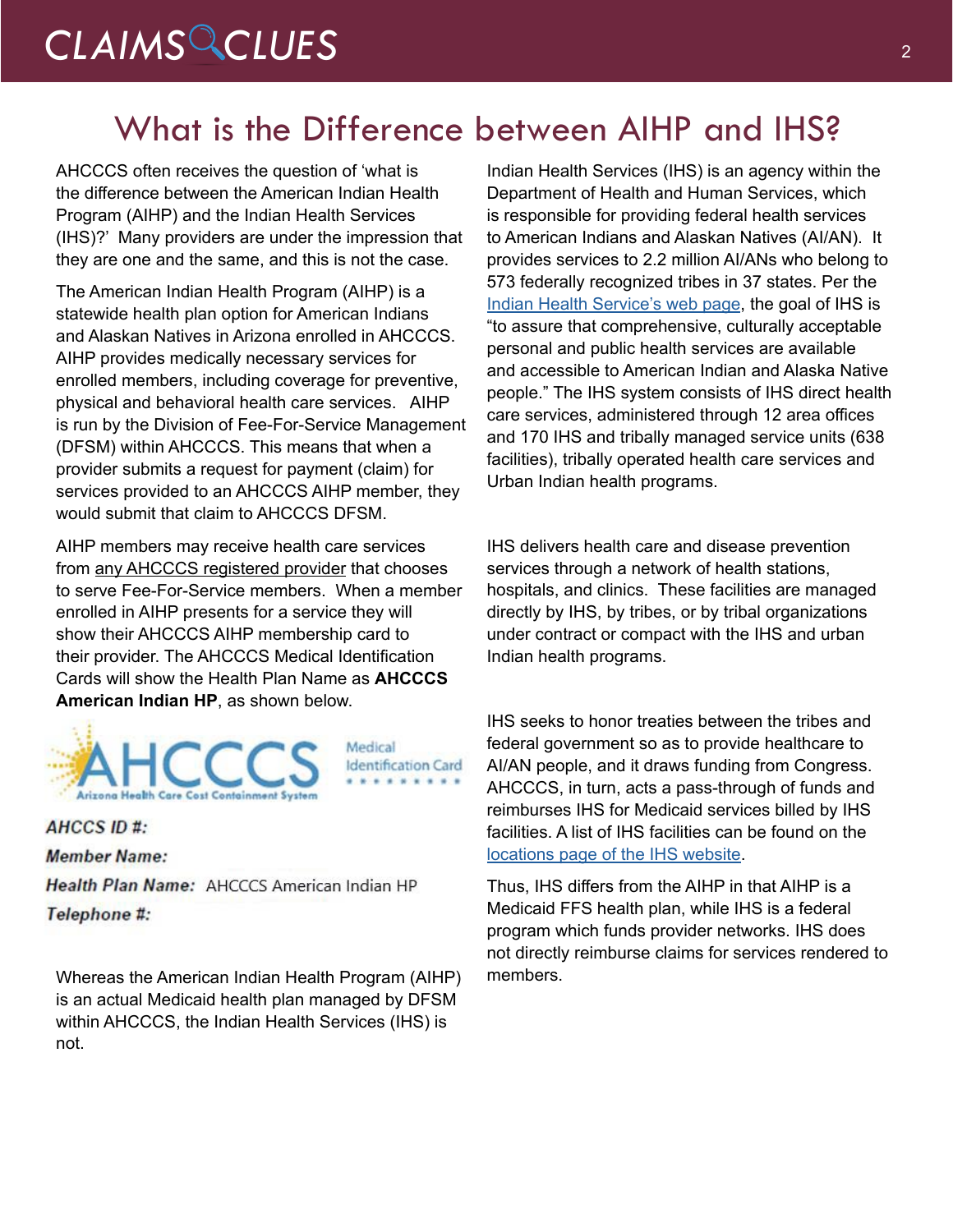# CLAIMS CLUES<sup>3</sup>

## REMINDER for NEMT Providers

As part of the registration process the owner/provider is required to disclose each employees name, employment begin date, employment end date (if applicable), and date of birth information using the [2nd page of the Provider](https://www.azahcccs.gov/PlansProviders/Downloads/NonEmergencyTransportationProvider.pdf)  Type [Profile](https://www.azahcccs.gov/PlansProviders/Downloads/NonEmergencyTransportationProvider.pdf) form.

Any changes to the above must be reported within 30 days. By signing the Provider Type Profile form, the owner/ provider is indicating that this information will be kept on file and made available upon request.

# Direct Care Worker Agency Monitoring

In 2019, DFSM plans to conduct annual monitoring of Direct Care Service Agencies serving Tribal ALTCS members who live in their own homes. The monitoring will ensure the provision of:

- Service delivery in accordance with authorizations and the member's needs,
- Quality of care for members, and
- Training and supervision of Direct Care Workers.

Monitoring will occur at least annually via a desk level audit, and it will incorporate elements from [AMPM Chapters 900](https://www.azahcccs.gov/shared/MedicalPolicyManual/)  [and 1200.](https://www.azahcccs.gov/shared/MedicalPolicyManual/)

Training on this topic for DCW agencies, supervisors and workers will be held on the following days:

**Date:** Wednesday, January 16, 2019

**Time:** 10:00 am – 11:00 am Mountain Standard Time (GMT-07:00)

**Registration Link:** Register for January 16th

**Date:** Wednesday, January 23, 2019

**Time:** 10:00 am – 11:00 am Mountain Standard Time (Arizona, GMT-07:00)

**Registration Link:** Register for January 23rd

### **Training will be by WebEx only.**

If there are questions about the upcoming audit on direct care worker agencies on tribal lands, please email the following: [DCWAgencies@azahcccs.gov](mailto:DCWAgencies%40azahcccs.gov?subject=).

# NEMT Reminders & Unloaded Mileage

NEMT providers are reminded that nonemergency medical transportation is a covered service only when a member is transported inside the vehicle.

Unloaded mileage, which is when transportation is performed for a member, without the member physically present within the vehicle, is not a covered service. This includes unloaded mileages associated with prescription pick-up.

A NEMT provider may not submit any claim for unloaded mileage, and a NEMT provider may not bill for picking up a member's prescription on the member's behalf. A trip to a pharmacy is a covered NEMT service if and only if the member is in the vehicle.

Per **AMPM 310-BB**, Transportation, medically necessary non-emergency transportation furnished by a non-ambulance provider is covered when:

- a. The member shall not require medical care in route;
- b. Passenger occupancy shall not exceed the manufacturer's specified seating occupancy;
- c. Members, companions, and other passengers shall follow state laws regarding passenger restraints for adults and children;
- d. Vehicle shall be driven by a licensed driver, following applicable State laws;
- e. Vehicles shall be insured. Refer to the AHCCCS Minimum Subcontract Provisions Insurance Requirements on the AHCCCS website;
- f. Vehicles shall be in good working order;
- g. Members shall be transported inside the vehicle; and
- h. School Based providers shall follow the school based policies in effect (See AMPM Chapter 700).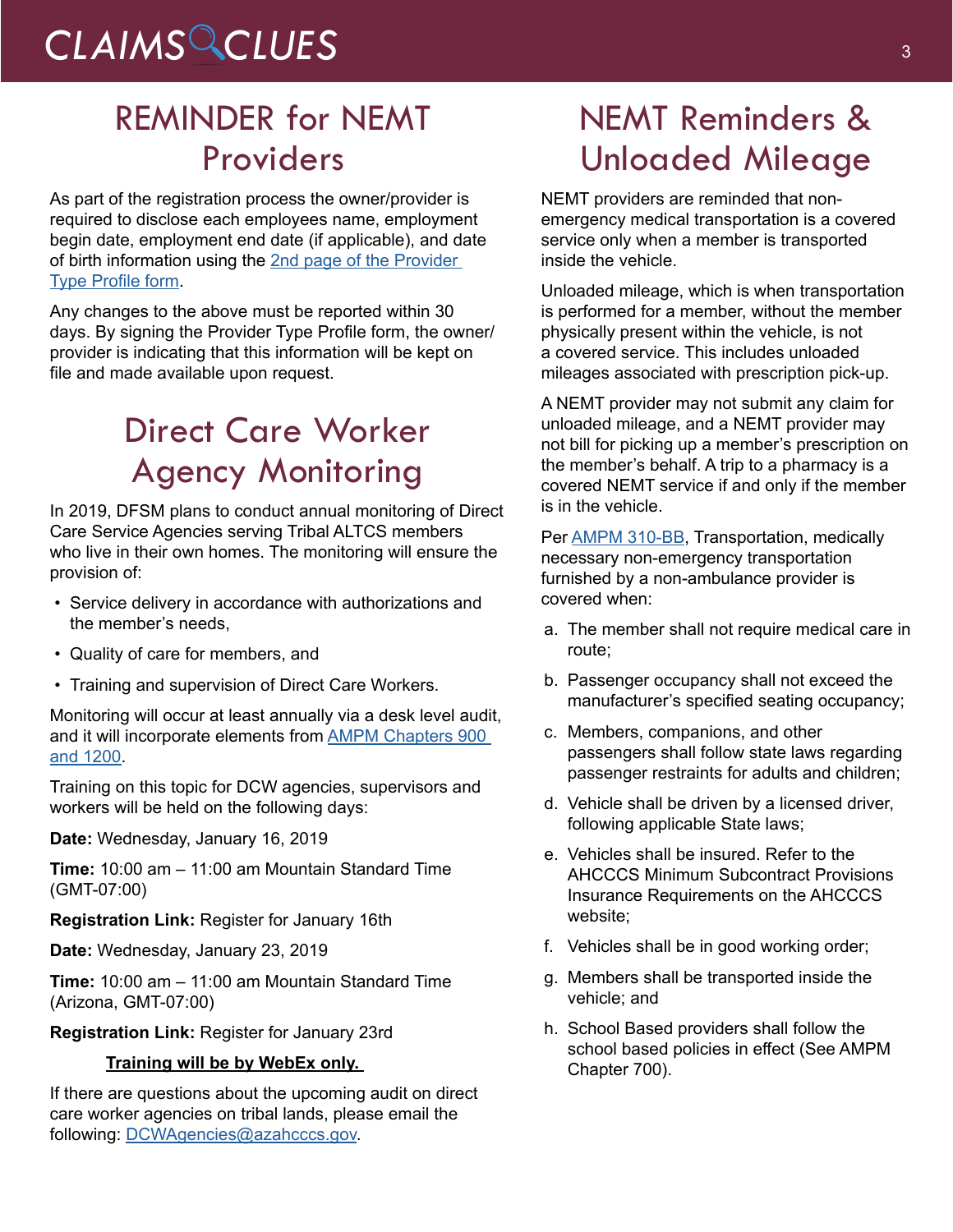## Privacy Rules and Continuity of Care

On a daily basis providers are faced with a multitude of challenges given the ever-changing landscape of the present-day healthcare system. However, one challenge they should not face entails the inability to receive vital patient information for a patient they are treating.

Continuity of care provides for this; it is concerned with the quality of a member's care over time, and by definition requires care coordination between the various practitioners participating in a member's physical and behavioral health care. In today's healthcare climate, where individuals increasingly rely upon a plethora of primary care practitioners, specialists and hospital systems, the need for continuity of care between each provider becomes all the more important. When continuity of care is done correctly, it ensures that communication occurs between all practitioners involved in a member's plan of care, so that a member's health care needs may be seamlessly met. It allows for high quality, costeffective care, while reducing patient frustration and the potentiality of important conditions being missed.

An often-cited obstacle to ensuring this seamless continuation of care between providers is compliance with the Health Insurance Portability and Accountability Act (HIPAA). However, the HIPAA rules should not constitute an obstacle for continuity of care. Per 45 CFR 164.506, communications between covered entities, such as a health plan, a health care clearinghouse, or health care provider, may be done without the written authorization from the patient for purposes of treatment, payment, and health care operations. Continuity of care falls under the treatment provision of federal law, and is permissible without authorization from the patient so long as both providers have either a direct or indirect treatment relationship to the patient.

Providers may share information pertaining to the patient's treatment without authorization, so long as the information does not fall under one of the restricted categories, per 45 CFR 164.508 and 42 CFR Part 2:

- Psychotherapy notes, and
- Substance Use Disorder patient records,

AHCCCS supports providers in continuity of care efforts, by outlining continuity of care as a requirement in policies and contract.

AMPM 510, Primary Care Providers (PCP), lists continuity of care as a primary role and responsibility of a PCP, in addition to outlining a PCP's care coordination responsibilities. A PCP has the obligation, per AHCCCS policy, to coordinate in regards, but not limited to:

- 1. Referring members to providers or hospitals within the Contractor network, as appropriate, and if necessary, referring members to out-of-network specialty providers,
- 2. Coordinating with the Contractor in prior authorization procedures for members,
- 3. Conducting follow-up (including maintaining records of services provided) for referral services that are rendered to their assigned members by other providers, specialty providers and/or hospitals, and
- 4. Coordinating the medical care of the AHCCCS members assigned to them, including at a minimum:
	- a. Oversight of drug regimens to prevent negative interactive effects,
	- b. Follow-up for all emergency services,
	- c. Coordination of inpatient care,
	- d. Coordination of services provided on a referral basis, and
	- e. Assurance that care rendered by specialty providers is appropriate and consistent with each member's health care needs.

In addition, AMPM 510 outlines a PCP's care coordination responsibility when they have initiated medication management services to treat a behavioral health disorder, and subsequently determined that the member should be referred to a behavioral health provider for evaluation and/or continued medication management services. Care coordination and the subsequent continuity of care can occur, while remaining in compliance with the Health Insurance Portability and Accountability Act (HIPAA) requirements (45 CFR Part 164), Confidentiality of Substance Use Disorder Patient Records (42 CFR Part 2), and the requirement to safeguard information on applicants and beneficiaries at 42 CFR 431.300 et seq.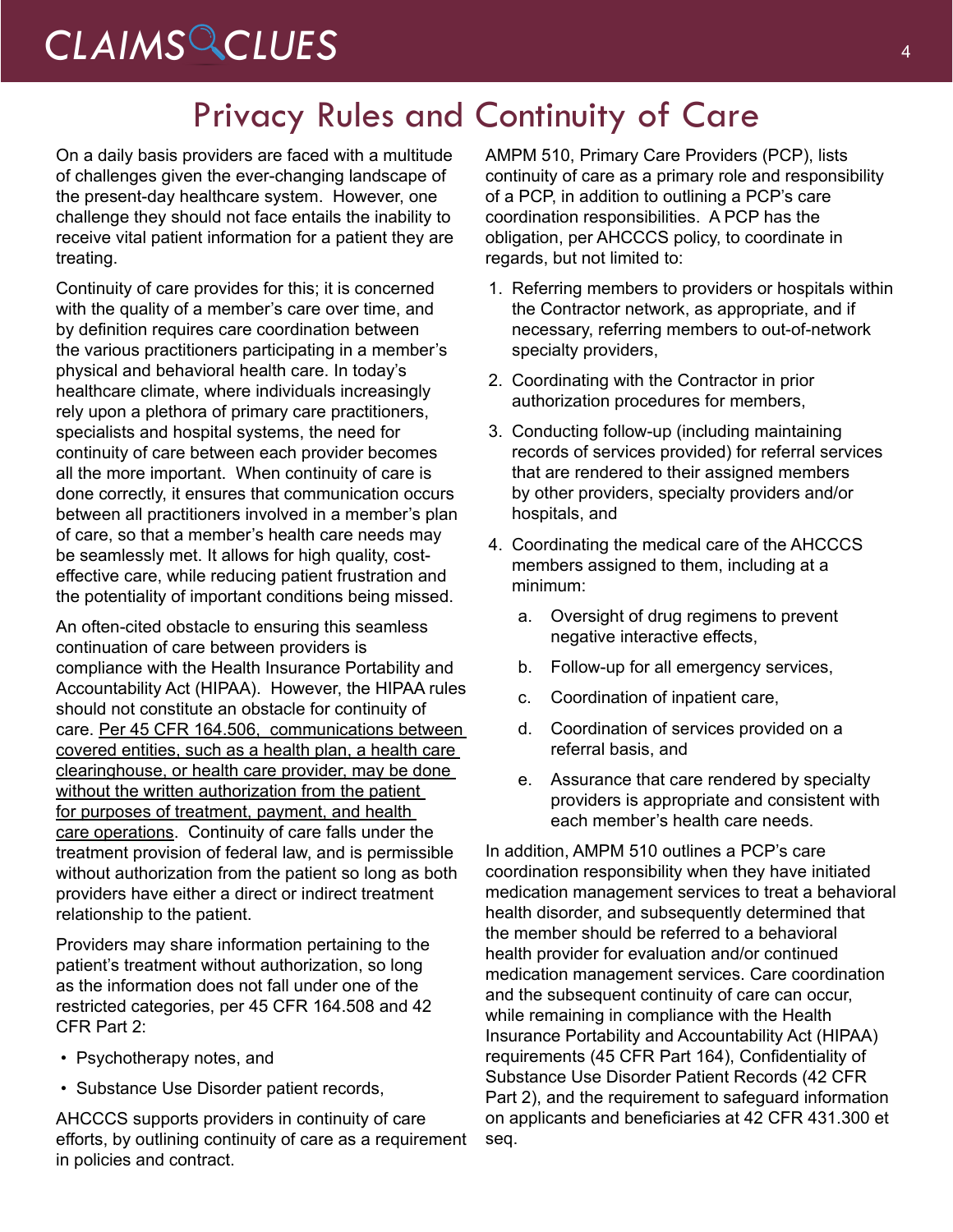# CLAIMS CLUES<sup>5</sup>

## Claims – How to Register as a Provider and Receive Payment for Services Rendered

As an AHCCCS registered provider, providing services and submitting claims for American Indian Health Program members can be a straightforward and simple process. Allow us to show you how.

- 1. Provider Registration
- 2. Enrolling in AHCCCS Online
- 3. Electronic Remittance Advice Setup
- 4. Claim Submission
- 5. Documentation Submission & Enrolling for the Transaction Insight Portal
- 6. Payment

### **1. Provider Registration**

To receive reimbursement for services rendered to AHCCCS members, all providers must be registered with AHCCCS. This requirement applies to all providers and provider types, including out-of-state providers.

Any provider or organization may participate as an AHCCCS provider if the provider or organization is qualified to render a covered service and complies with AHCCCS policies and procedures for provider participation.

**AHCCCS registered providers (also called Fee-For-Service providers) are able to provide services to American Indian Health Program (AIHP) members. FFS providers do not need a separate contract with AHCCCS AIHP, Tribal ALTCS, or a TRBHA to provide Medicaid Title XIX and XXI services to FFS members as the contractual relationship is established via the Provider Participation Agreement.** 

To register with AHCCCS, a provider must:

- Meet AHCCCS requirements for professional licensure, certification or registration;
- Sign the Provider Participation Agreement (PPA);
- Complete an application;
- Complete and sign all applicable forms;
- Submit documentation of National Provider Identification (NPI) Number (if applicable); and
- Submit a Disclosure of Ownership if registering as an organization or facility.

Note: Please note that institutions (organizations/ facilities) are required to pay an [enrollment fee](https://www.azahcccs.gov/PlansProviders/NewProviders/EnrollmentFee/), effective January 1, 2012. Specific provider types will require an OIG site visit prior to enrollment, and are subject to unannounced post enrollment site visits ([Required](https://www.azahcccs.gov/PlansProviders/Downloads/RequiredFeeandorSiteVisitbyP.pdf) Fee and-or Site Visit by Provider Type).

Information and registration materials may be obtained by calling the AHCCCS Provider Registration Unit at:

Phoenix area: (602) 417-7670 (Option 5)

In-state: 1-800-794-6862 (Option 5)

Out of state: 1-800-523-0231 Ext. 77670

[AHCCCS Provider Registration materials](https://www.azahcccs.gov/PlansProviders/NewProviders/packet.html) are also available on the AHCCCS website.

### **2. Enrolling in AHCCCS Online**

FFS Providers can take advantage of the **AHCCCS** [Online Provider Portal](https://azweb.statemedicaid.us/Account/Login.aspx?ReturnUrl=%2f), which offers a quick and easy way to submit claims and prior authorization requests online. In addition, a provider can check a member's eligibility and for the status of their claims and prior authorization requests all in this one easy location.

AHCCCS *highly* encourages providers to sign up for the AHCCCS Online Provider Portal, due to its ease of use. Registering is free and there are no transaction charges.

To register click on the 'Register for an AHCCCS Online account' option in the left hand column. You will need either your NPI (or AHCCCS ID number if you do not have an NPI) and your Tax ID number.

The Division of Fee-For-Service Management (DFSM) has [a training page](https://www.azahcccs.gov/Resources/DFSMTraining/index.html) with a number of trainings on AHCCCS Online.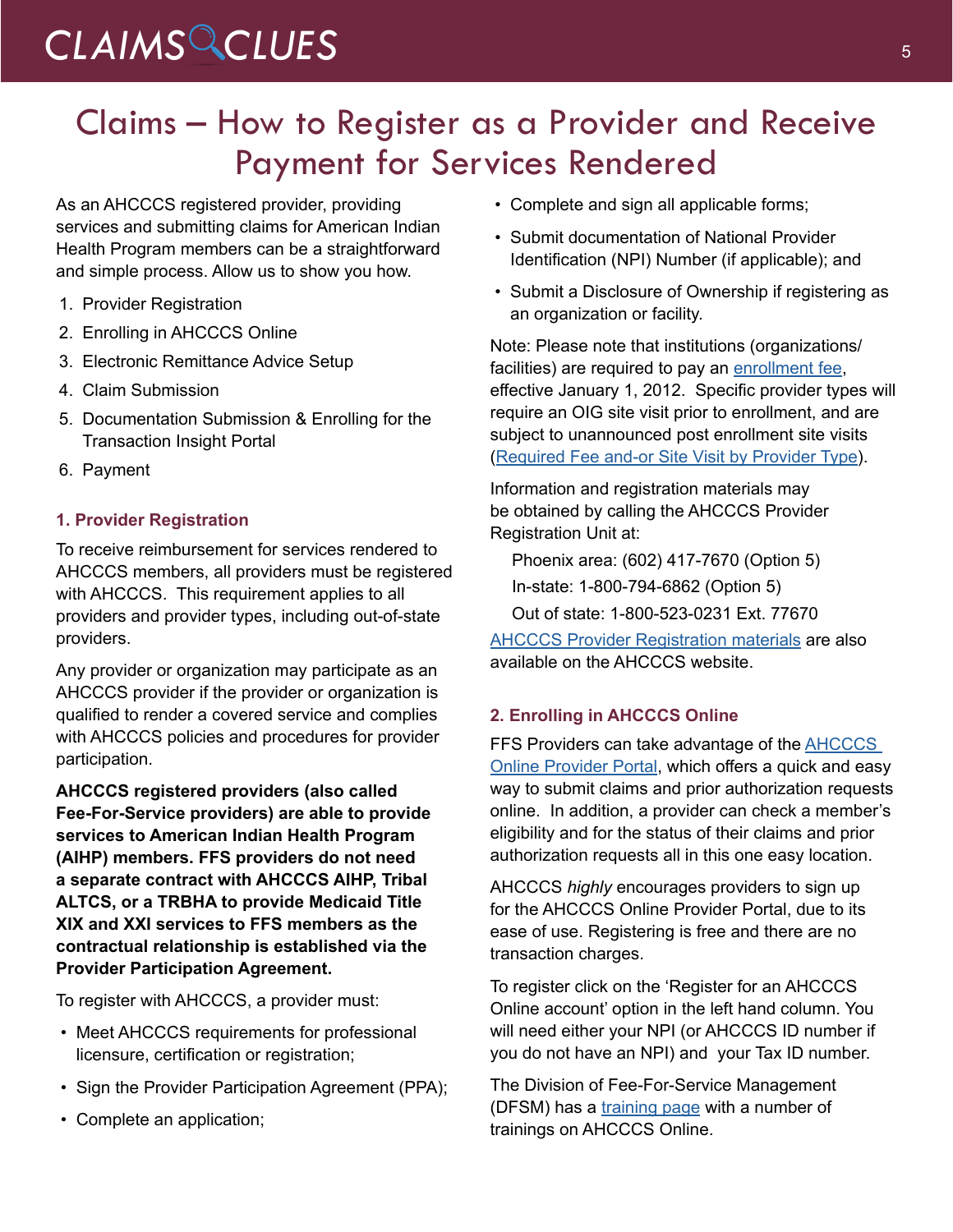### Claims – How to Continued

- [Verifying Member Eligibility Online](https://www.azahcccs.gov/Resources/Downloads/DFMSTraining/2018/MemberEligibility.pdf)
- **[Online Prior Authorization Submission](https://www.azahcccs.gov/Resources/Downloads/DFMSTraining/2018/PATraining_Final.pdf)**
- [Online Behavioral Health Prior Authorization](https://www.azahcccs.gov/Resources/Downloads/DFMSTraining/2018/OnlineBehavioralHealth_PA_Update_.pdf) **[Submission](https://www.azahcccs.gov/Resources/Downloads/DFMSTraining/2018/OnlineBehavioralHealth_PA_Update_.pdf)**
- [Online Claim Submission: Dental Claim ADA Type](https://www.azahcccs.gov/Resources/Downloads/DFMSTraining/2018/DentalTraining.pdf) [\(ADA-2012](https://www.azahcccs.gov/Resources/Downloads/DFMSTraining/2018/DentalTraining.pdf) equivalent)
- [Online Claim Submission: Institutional Claim Type](https://www.azahcccs.gov/Resources/Downloads/DFMSTraining/2018/OnlineClaimSubmissionUBFinal_02222018.pdf) (UB-04 [equivalent\)](https://www.azahcccs.gov/Resources/Downloads/DFMSTraining/2018/OnlineClaimSubmissionUBFinal_02222018.pdf)
- [Online Claim Submission: Professional Claim](https://www.azahcccs.gov/Resources/Downloads/DFMSTraining/2018/OnlineClaimSubmission.pdf%20) Type [\(CMS-1500](https://www.azahcccs.gov/Resources/Downloads/DFMSTraining/2018/OnlineClaimSubmission.pdf%20) equivalent)

Please see [Chapter 3, Provider Records and](https://www.azahcccs.gov/PlansProviders/Downloads/IHS-TribalManual/IHS-Chap03ProvReg.pdf)  [Registration, of the IHS/Tribal Provider Billing](https://www.azahcccs.gov/PlansProviders/Downloads/IHS-TribalManual/IHS-Chap03ProvReg.pdf)  [Manual.](https://www.azahcccs.gov/PlansProviders/Downloads/IHS-TribalManual/IHS-Chap03ProvReg.pdf)

### **3. Electronic Remittance Advice (ERA/835) Setup**

1. Did you know that you can receive the Remittance Advice electronically? To sign up submit an inquiry to AHCCCS by emailing [EDICustomer-](mailto:EDICustomerSupport%40azahcccs.gov?subject=)[Support@azahcccs.gov](mailto:EDICustomerSupport%40azahcccs.gov?subject=) or calling(602) 417-4451, between 7:00 AM and 5:00 PM (Arizona Time), Monday through Friday.

### **4. Claim Submission**

Claims can be submitted to AHCCCS in a variety of ways:

- HIPAA-Compliant 837 Electronic Transaction Process (recommended)
- AHCCCS Online Provider Portal
- By Mail

HIPAA-Compliant 837 Electronic Transaction Process

If a provider is interested in being set up to submit claims via the HIPAA-compliant 837 Electronic Transaction Process, please email [EDICustomerSupport@azahcccs.gov](mailto:EDICustomerSupport@azahcccs.gov) and request to become an AHCCCS Trading Partner. They will then be provided with additional information.

AHCCCS Online Provider Portal

- Trainings with screen shots can be found for each claim type:
	- **[Online Claim Submission: Dental](https://www.azahcccs.gov/Resources/Downloads/DFMSTraining/2018/DentalTraining.pdf)** Claim ADA Type [\(ADA-2012](https://www.azahcccs.gov/Resources/Downloads/DFMSTraining/2018/DentalTraining.pdf) equiva[lent\)](https://www.azahcccs.gov/Resources/Downloads/DFMSTraining/2018/DentalTraining.pdf)
	- **[Online Claim Submission: Institutional](https://www.azahcccs.gov/Resources/Downloads/DFMSTraining/2018/OnlineClaimSubmissionUBFinal_02222018.pdf)** Claim Type (UB-04 [equivalent\)](https://www.azahcccs.gov/Resources/Downloads/DFMSTraining/2018/OnlineClaimSubmissionUBFinal_02222018.pdf)
	- **[Online Claim Submission: Profession](https://www.azahcccs.gov/Resources/Downloads/DFMSTraining/2018/OnlineClaimSubmission.pdf%20)**al Claim Type [\(CMS-1500](https://www.azahcccs.gov/Resources/Downloads/DFMSTraining/2018/OnlineClaimSubmission.pdf%20) equivalent)

### Mail - Paper Claims

• All paper claims should be mailed, with adequate postage, to:

AHCCCS Claims P.O. Box 1700 Phoenix, AZ 85002-1700

After a claim is submitted it is sent through the FFS claims processing cycle, where the FFS business rules are applied. Our processing cycle reviews each field to ensure that data is not missing, incorrect, or invalid.

- 1. If data is missing, incorrect, or invalid (i.e. a letter is listed instead of a number) in a **required field** the claim may not make it all the way through the processing cycle. In these cases the claim will **stop** and be sent back to the provider for correction.
- 2. It is up to the provider to fill in the missing, incorrect or invalid data and to resubmit before further processing/review can occur.
- 3. If there is no missing, incorrect, or invalid data in fields, the claim will make it through the processing cycle. At this point the claim will be, based on the information entered on the claim:
	- Approved,
	- Denied, or
	- Held for additional review by adjudication or medical review.
- 4. When a claim is held for review by adjudication or medical review, AHCCCS will either choose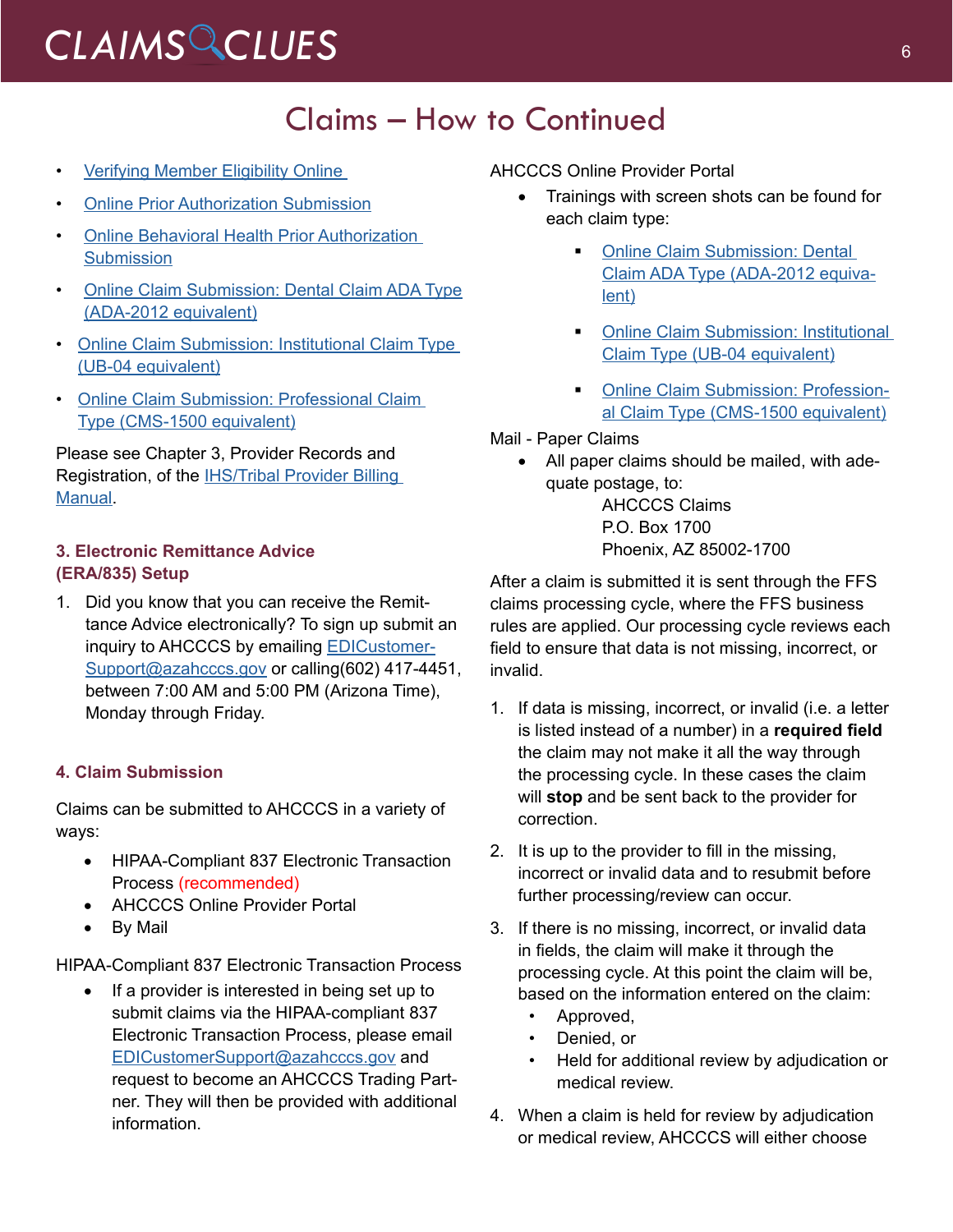# CLAIMS CLUES<sup>7</sup>

### Claims – How to Continued

to approve or deny the claim based on the information submitted, or may determine that additional information is needed and request documentation. The ultimate outcome of adjudication and medical review is approval or denial of the claim.

- 5. When a claim is denied a correspondence is generated for the provider, which explains why the claim was denied. This is called the Remittance Advice or Electronic Remittance Advice (ERA). This will be sent to the provider, and it is up to the provider to make corrections to the claim and to resubmit it to AHCCCS for reprocessing (this is called 'replacing a claim' because it is replacing a previously submitted claim).
- 6. Approved claims go to finance, where funds are either transferred via direct deposit to the provider or a check is printed.

For additional information please visit the following chapters in our Provider Billing Manuals:

- [Chapter 4, General Billing Rules](https://www.azahcccs.gov/PlansProviders/Downloads/IHS-TribalManual/IHS-Chap04GenBillRules.pdf)
- Chapter 5, Claim Form [Requirements](https://www.azahcccs.gov/PlansProviders/Downloads/IHS-TribalManual/IHS-Chap05ClmFormRequire.pdf)
- [Chapter 16, Claims Processing](https://www.azahcccs.gov/PlansProviders/Downloads/IHS-TribalManual/IHS-Chap16ClmsProcess.pdf)
- [Claims Errors](https://www.azahcccs.gov/PlansProviders/Downloads/IHS-TribalManual/IHS-Chap17ClaimErrors.pdf)
- **[Chapter 18, Understanding the Remittance](https://www.azahcccs.gov/PlansProviders/Downloads/IHS-TribalManual/IHS-Chap18Remits.pdf) [Advice](https://www.azahcccs.gov/PlansProviders/Downloads/IHS-TribalManual/IHS-Chap18Remits.pdf)**

### **5. Documentation Submission & Enrolling for the Transaction Insight Portal**

Did you know that you not only can submit your claims online, but you can submit your documentation online? Trip reports, discharge summaries, and other medical documentations can all be submitted online to AHCCCS using the **Transaction Insight Portal**.

To learn more about the Transaction Insight Portal

and how to submit documentation through it please visit our step-by-step training (with screenshots) at: [Transaction Insight \(TI\) Portal Web Upload Attach](https://www.azahcccs.gov/Resources/Downloads/DFMSTraining/2018/TransactionInsight_TI_PortalWebUploadAttachmentGuide.pdf)[ment Guide](https://www.azahcccs.gov/Resources/Downloads/DFMSTraining/2018/TransactionInsight_TI_PortalWebUploadAttachmentGuide.pdf)

### **6. Payment**

Payment for paid claims can be received in two ways:

- **Direct Deposit**
- Vendor Check (also called Vendor Warrant)

### Direct Deposit

• Providers can sign up for direct deposit of checks using the Automated Clearing House (ACH). This eliminates the need to wait for checks to arrive in the mail. To register for direct deposit, providers simply need to sign up for [Electronic Funds Transfer \(EFT\) payments.](https://www.azahcccs.gov/PlansProviders/RatesAndBilling/FFS/directdeposit.html)

Benefits of Receiving Payments Electronically:

- Immediate availability of funds;
- Fully traceable payments;
- **Elimination of mail and deposit delays;**
- **Elimination of lost, stolen, or misplaced** checks; and
- **Elimination of stale checks to be recov**ered from Unclaimed Property.

If you have questions on how to enroll for EFT payments, and you are in the Metro Phoenix area codes of 602, 480, or 623, you can call us at 602-417-5500. Otherwise, the toll free number is 877-500-7010.

#### Vendor Checks/Vendor Warrants

Effective 11/5/18, Vendor Checks are mailed on Fridays.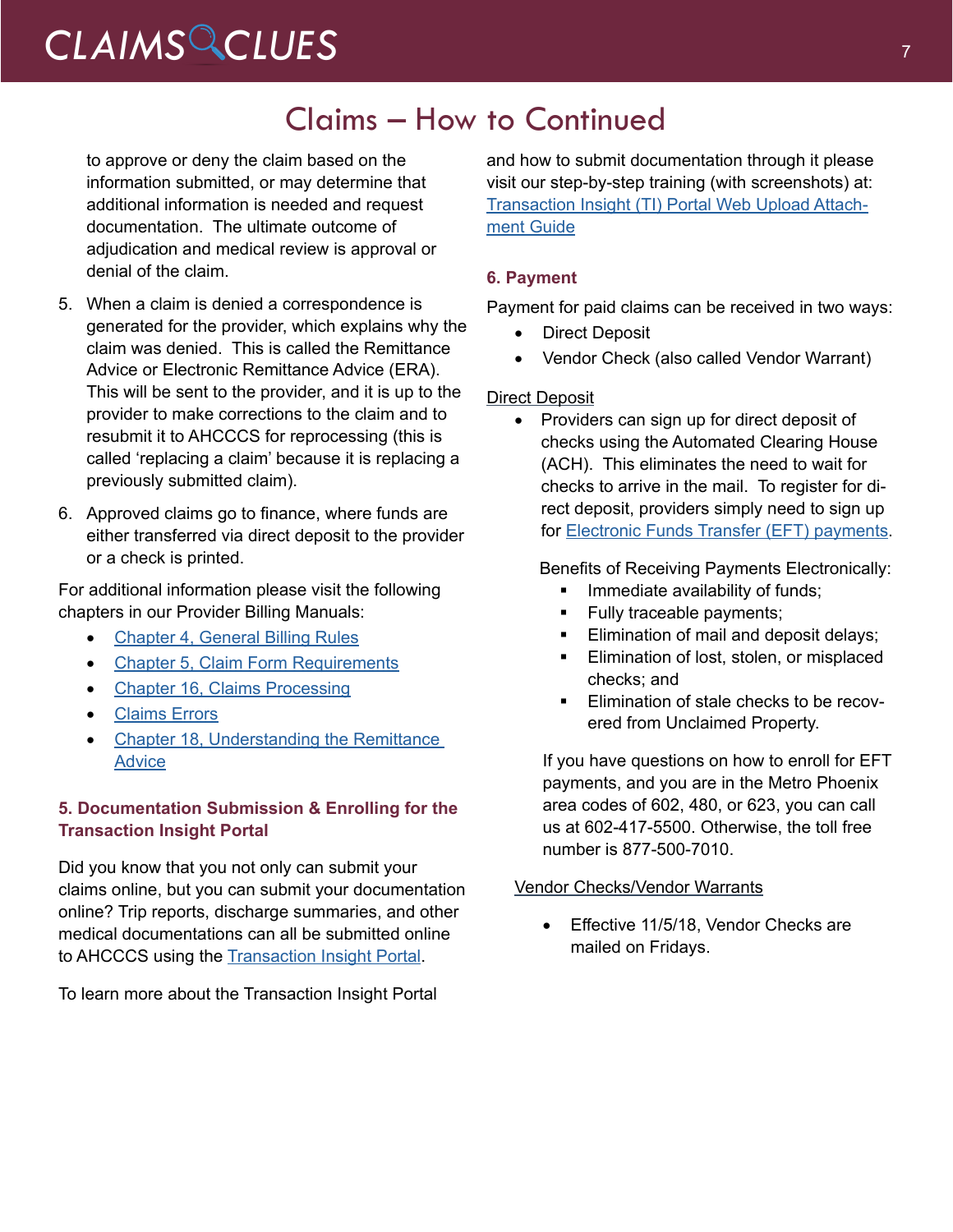## Field 43 and Reporting the Medicaid Drug Rebate Data (NDC Number)

Providers are reminded that, when reporting the NDC number on the UB-04 form, to use the following format:

### **1. NDC Qualifier**

To indicate that it is an NDC Number being reported, enter the NDC Qualifier of N4 in the first 2 positions on the left side of the field.

Example:

|   | 42. REV. CD. | 43. DESCRIPTION       | 44. HCPCS/RATES | 46. SERV. UNITS |
|---|--------------|-----------------------|-----------------|-----------------|
|   | 0250         | N400074115278ML10.000 | J1642           | 2.00            |
|   |              |                       |                 |                 |
| 3 |              |                       |                 |                 |

### **2. NDC Number**

The next 11 positions immediately following "N4" are the NDC Number of the drug in 5-4-2 format **with no hyphens**.

**NOTE:** The NDC Number is an 11-digit numeric code, without hyphens or spaces.

Example 1 (incorrect example): A provider enters in this: **N412345-6789-01 GR 30 000**

To correct the above example, the provider would enter: **N412345678901GR30.000** *or* **N412345678901GR30**

| Example 2<br>(correct example): |   | 42. REV. CD. | 43. DESCRIPTION       | 44. HCPCS/RATES | 46. SERV. UNITS |
|---------------------------------|---|--------------|-----------------------|-----------------|-----------------|
|                                 |   | 0250         | N400074115278ML10.000 | J1642           | 2.00            |
|                                 |   |              |                       |                 |                 |
|                                 |   |              |                       |                 |                 |
|                                 | 3 |              |                       |                 |                 |
|                                 |   |              |                       |                 |                 |

### **3. Unit Qualifier**

The next two positions immediately following the NDC Number are the Unit Qualifier.

The NDC Unit of Measurement Qualifier\*

- i. UN = Unit
- ii. ML = Milliliters
- iii.  $GR = Gram$
- iv. F2 = International Unit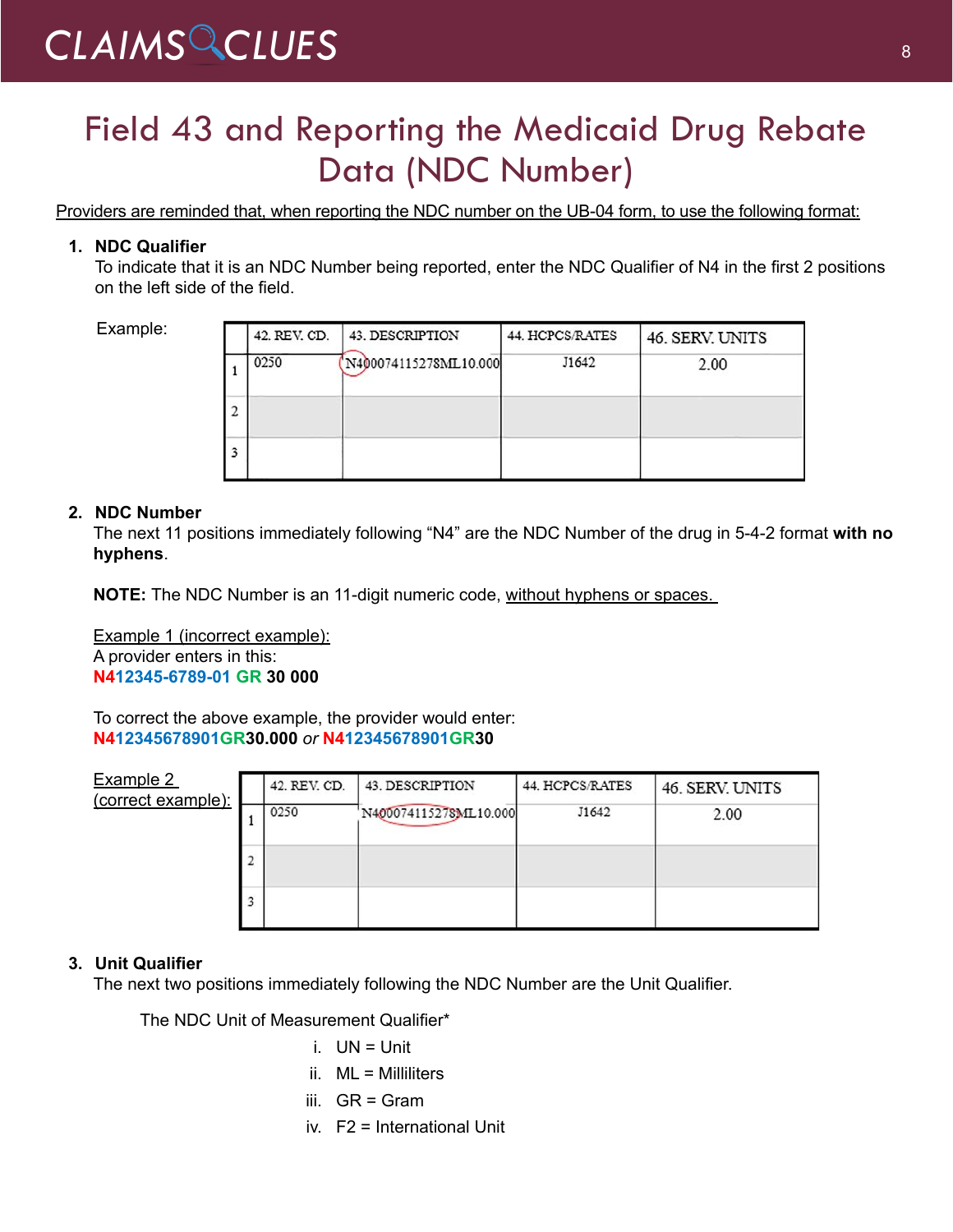### Field 43 and Reporting the Medicaid Drug Rebate Data (NDC Number) Continued

|                          |   | 42. REV. CD. | 43. DESCRIPTION       | 44. HCPCS/RATES | 46. SERV. UNITS |
|--------------------------|---|--------------|-----------------------|-----------------|-----------------|
| Example<br>(correct exam |   | 0250         | N400074115278ML10.000 | J1642           | 2.00            |
| $ple)$ :                 | o |              |                       |                 |                 |
|                          | 3 |              |                       |                 |                 |

### **4. Unit Quantity**

The Unit Quantity will immediately follow the last digit of the Unit Qualifier.

The NDC Unit Quantity is the amount of medication administered. **If** it includes a decimal point, a decimal point **must** be used and a blank space cannot be left in place of the decimal point. There is a **limit** of 3 characters to the right of the decimal point. (i.e. 1234.456). Any unused spaces are left blank.

**IMPORTANT NOTE:** If the NDC Unit Quantity has a space in it, it can result in errors.

### Example 1 (incorrect example):

A provider is attempting to bill for 20 milliliters, and enters the following on their claim.

### **N412345678901ML20 500**

This would be read as **20500**.000 and not as **20.5**00

To correct the above example, the provider would enter: **N412345678901ML20.500**

### Example 2 (incorrect example):

A provider is attempting to bill for 1 unit, and enters the following on their claim.

### **N412345678901ML1 000**

This would be read as **1000.**000 and not as **1**.000

To correct the above example, the provider would enter: **N412345678901ML1.000** *or* **N412345678901ML1**

### Example 3 (incorrect example):

A provider is attempting to bill for 50 milliliters, and enters the following on their claim:

#### **N412345678901ML50 000**

This would be read as **50000**.000 and not as **50**.000

To correct the above example, the provider would enter: **N412345678901ML50.000 or N412345678901ML50**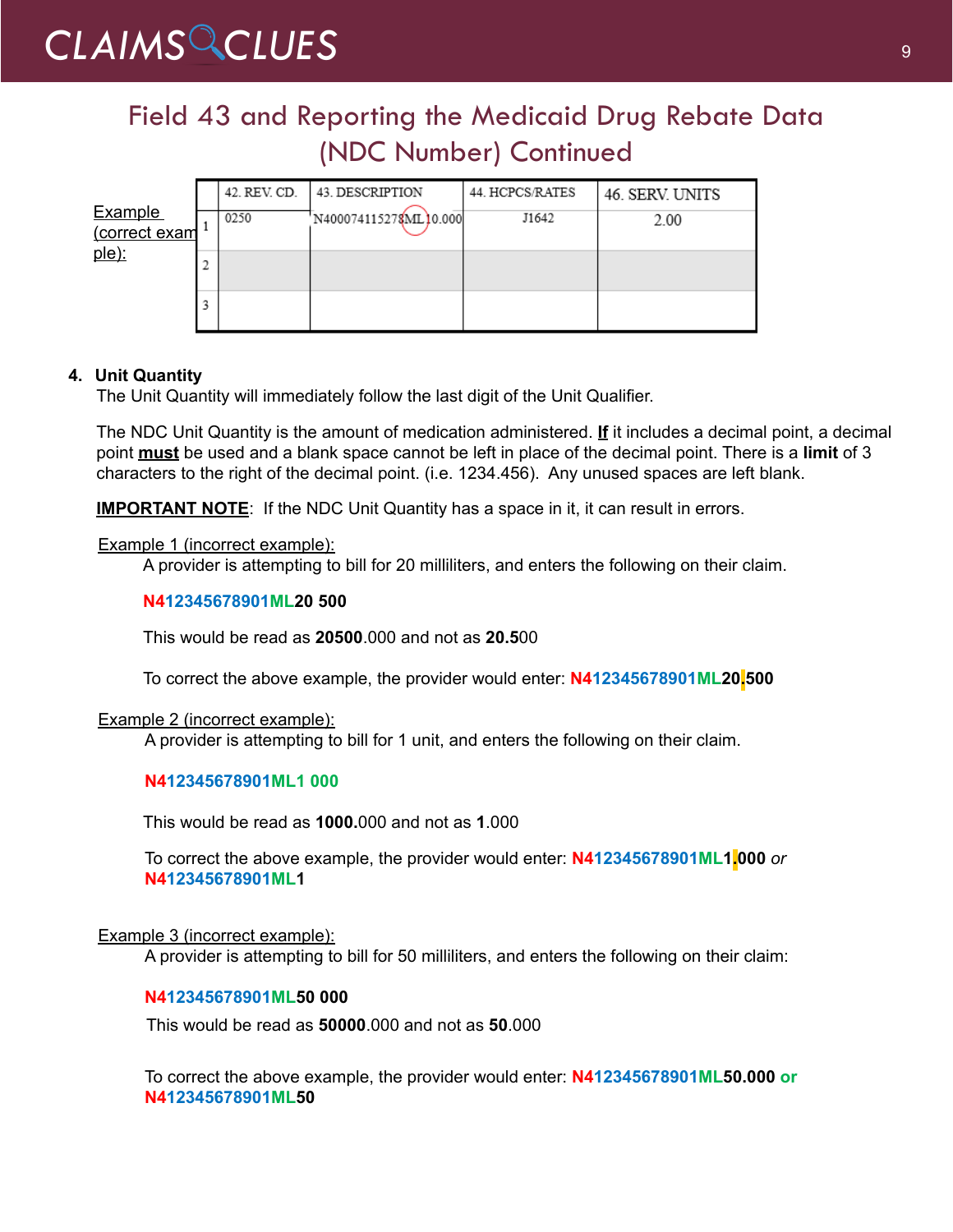# CLAIMS CLUES<sup>10</sup>

 $\overline{\mathbf{3}}$ 

### Field 43 and Reporting the Medicaid Drug Rebate Data (NDC Number) Continued

| Example 4 (correct<br>example): |   | 42. REV. CD. | 43. DESCRIPTION       | 44. HCPCS/RATES | 46. SERV. UNITS |
|---------------------------------|---|--------------|-----------------------|-----------------|-----------------|
|                                 |   | 0250         | N400074115278ML00.000 | J1642           | 2.00            |
|                                 | 2 |              |                       |                 |                 |
|                                 | 3 |              |                       |                 |                 |
|                                 |   |              |                       |                 |                 |
| <b>Example 5 (correct</b>       |   | 42. REV. CD. | 43. DESCRIPTION       | 44. HCPCS/RATES | 46. SERV. UNITS |
| example):                       |   | 0250         | N400074115276ML10     | J1642           | 2.00            |
|                                 | 2 |              |                       |                 |                 |

# CMS 1500 Claim Form Updates

The following updates have been made to Chapter 5, Billing on the CMS 1500 Claim Form, of the Fee-For-Service Provider Billing Manual, and to Chapter 5, Claim Form Requirements, of the IHS/Tribal Provider Billing Manual.

- Previously the shaded section of Field 24J was used to report Medicare and/or other insurance information. This does not need to be reported on the CMS 1500. Instead, always attach a copy of the Medicare or other insurer's EOB to the claim. Please report the Rendering Provider's Taxonomy Code, if applicable, in this field.
- When reporting the Rendering Provider's Taxonomy Code in Field 24J, please make sure to put the indicator "ZZ" in Field 24I, as shown below.
- Field 33b has been updated to be the Billing Provider's Taxonomy Code.

### **24I. ID Qualifier Required**

Enter in the qualifier identifying if the number is a non-NPI. The Other ID# of the rendering provider should be reported in 24J in the shaded area. ZZ should be entered to indicate a Taxonomy Code.

| <b>DIAGNOSIS</b><br><b>POINTER</b> | \$ CHARGES |  | G<br>DAYS OR<br><b>UNITS</b> | <b>EPSDT</b><br>Family Plan | <b>ID QUAL</b> | <b>RENDERING</b><br>PROVIDER ID#                   |
|------------------------------------|------------|--|------------------------------|-----------------------------|----------------|----------------------------------------------------|
|                                    |            |  |                              |                             | ZZ.            | <b>Taxonomy Code</b>                               |
|                                    |            |  |                              |                             |                | <b>NPI</b><br><b>Rendering Provider</b><br>NPI ID# |